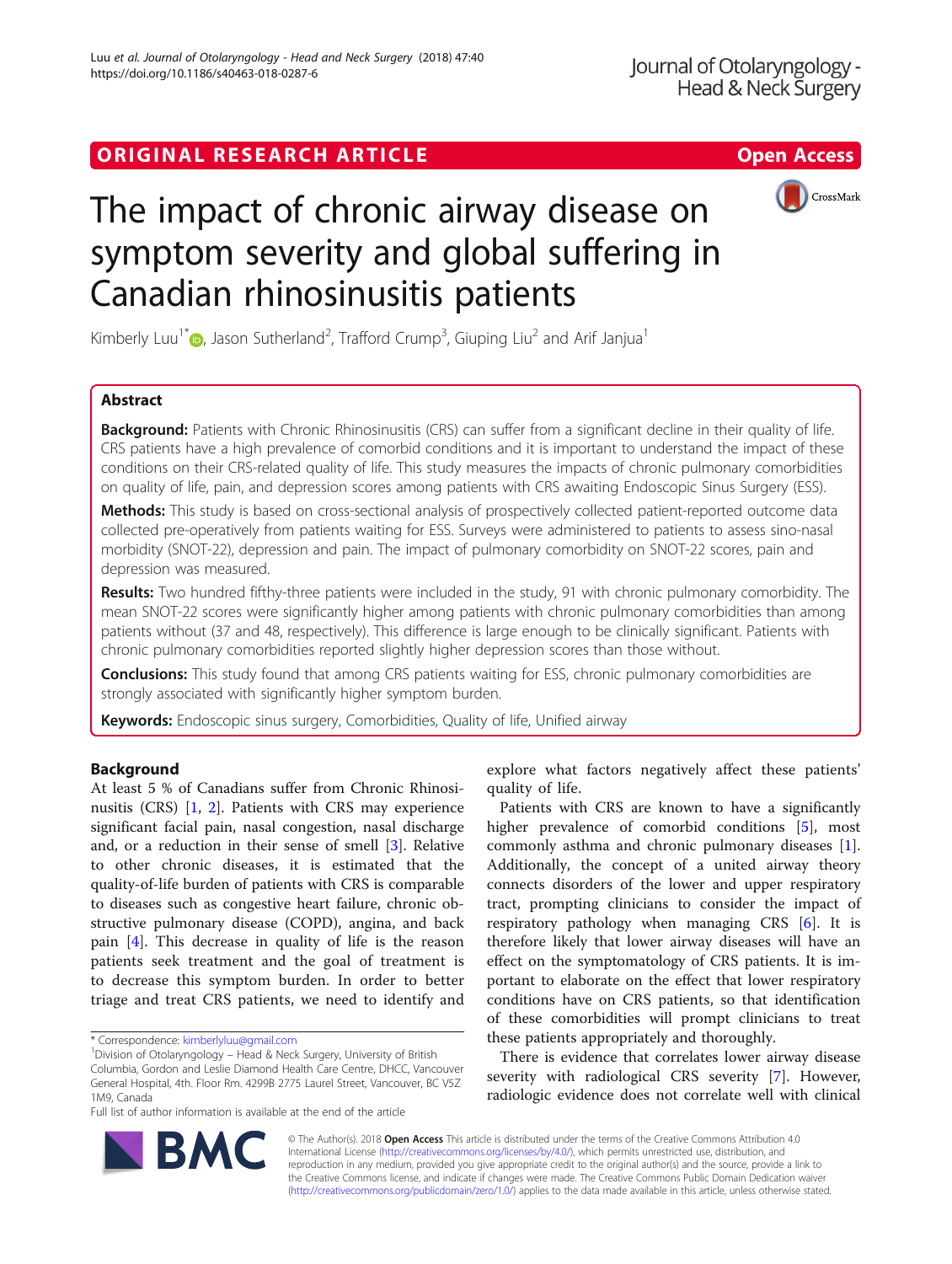symptoms, thus cannot necessarily be used as an indication of symptom burden. Clinical management of CRS is based on disease symptoms and not physical or radiologic findings. Presently, although generally assumed, we do not have much evidence that lower airway disease impacts quality of life, pain, sinonasal symptoms, or depression in CRS patients. Thus, the primary objective of this study is to measure the relationship between chronic pulmonary comorbidities and patients' sino-nasal symptom severity, pain and depression prior to Endoscopic Sinus Surgery (ESS).

Research on CRS is underrepresented in the literature when taking into account the clinical burden of disease compared to other chronic illnesses such as asthma or diabetes [\[8\]](#page-4-0). Dissemination of this information will provide a better understanding of this relationship and thus a more holistic understanding of CRS patients. This information will help inform all aspects of patient management, including: involvement of multidisciplinary teams, identification and management of specific symptoms, and triage decisions about patients who may most benefit from ESS.

## **Methods**

This study is a prospective cross sectional analysis of patient reported outcomes. Consecutive new patients diagnosed with chronic rhinosinusitis by two tertiary care rhinologists in the Vancouver Coastal Health Authority were prospectively identified. To target patients with quality of life impact from CRS, the patients who failed medical management and consented for endoscopic sinus surgery were recruited for the study. Data collection was initiated in September 2012 and ended April 2016. This study is approved by the University of British Columbia's Behavioural Research Ethics Board.

Surveys were administered to the enrolled patients through mail or online methods, depending on the preferences of the patient. Response was encouraged through a maximum of three follow-up telephone calls. The survey package included questions regarding patients' demographic characteristics, such as age and gender. Additional demographic data, including comorbidities, medications, and past surgical history were additionally obtained from the patients through surgical intake forms. Patient reported outcomes data was obtained via instruments for CRS-specific symptoms, depression, and pain. All instruments utilized are validated and widely used in measuring and reporting health-related quality of life outcomes.

## Instruments: SNOT-22, PHQ-9, PEG-3

The Sino-Nasal Outcome Test-22 (SNOT-22) was the instrument used to measure CRS-specific symptoms. The SNOT-22 is a common and well-validated instrument [[9](#page-4-0), [10](#page-4-0)], that includes twenty-two items associated with sino-nasal health. Each item is ranked using a Likert scale ranging from 1 (no problem) to 5 (problem as bad as it can be). The rankings are aggregated into a global score that ranges from 22 (best health) to 110 (worst health). A nine-point change in the SNOT-22 global score has demonstrated to be clinically meaningful [[9\]](#page-4-0).

Depression was measured using the Patient-Health Questionnaire-9 (PHQ-9) [[11\]](#page-4-0). The PHQ-9 uses nine items to measure domains of depressive symptoms and functional impairment. Each items is ranked from zero (not at all bothered) to three (bothered nearly every day). The rankings are aggregated into a global score that ranges from zero to 27. Higher PHQ-9 scores are associated with more severe depression symptoms, and scores above nine are associated with clinically significant depression [[12\]](#page-4-0).

Pain was measured using the PEG-3 instrument [\[13](#page-4-0)]. This is a three-item instrument measuring domains of pain intensity and interference. Each item in the PEG-3 is ranked from zero (no pain) to 10 (highest level of pain). The overall score is determined by averaging the items' rankings, thus ranging from zero to 10. An overall score above three is associated with clinically significant pain [[14\]](#page-4-0).

#### Analysis

Using the chart review comorbidity data, patients were categorized into one of two groups. The first group was defined as having a chronic pulmonary comorbidity if there was documentation of the following comorbidities: asthma, emphysema, or chronic bronchitis. The second group did not have documentation of any chronic pulmonary comorbidity.

Differences between the two groups in terms of their demographic characteristics were evaluated using Pearson's chi-square tests. Differences between the two groups in terms of their overall SNOT-22, PHQ-9, and PEG-3 scores were tested using t-tests.

The research question being answered was whether chronic pulmonary comorbidity was associated with poorer health-related quality-of-life. To do this, three multivariate linear regression models were developed to measure the association between a chronic pulmonary comorbidity and the SNOT-22, PHQ-9, and PEG-3 scores, respectively. In the linear models, the effects of age group (defined in 10-year increments), gender, and the number of other comorbid conditions (defined as 0, 1, or  $\geq$  2, comorbidities other than chronic pulmonary comorbidities) were adjusted for.

Tests of significance of individual variables were evaluated and reported at the 5% level. All variables were retained in the regression models, irrespective of their significance.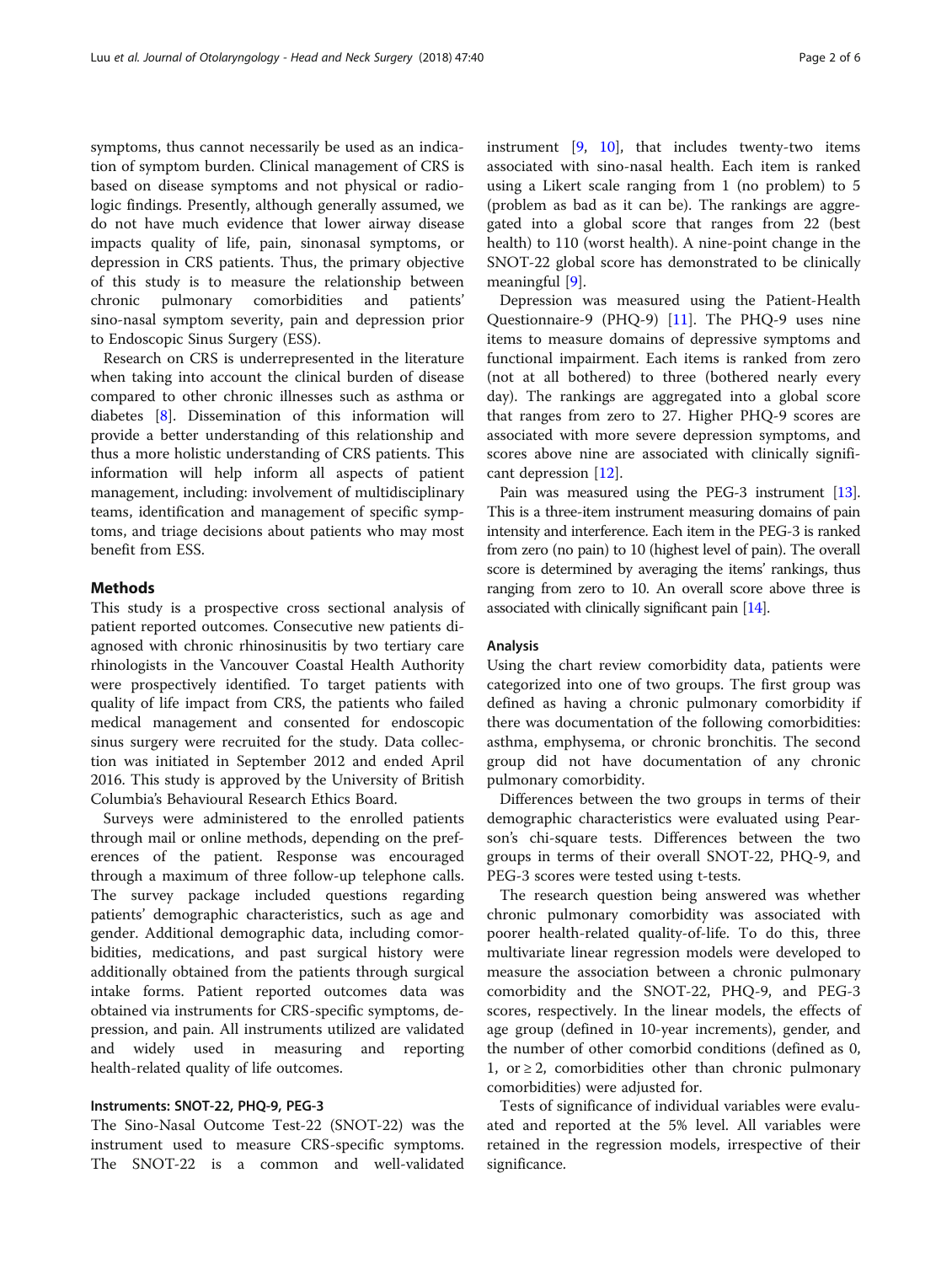## Results

Overall, 34% of eligible CRS patients waiting for elective ESS in VCH returned their survey. Among the study's patients, 36% reported a chronic pulmonary comorbidity. Table 1 shows that patients in both groups were comparable in terms of distribution of age. Women were much more likely to report a chronic pulmonary comorbidity than men. Patients with a chronic pulmonary comorbidity were somewhat more likely to report hypertension, arthritis, diabetes and kidney disease, though somewhat less likely to report heart failure, though the differences were not statistically significant.

As reported in Table [2](#page-3-0), there were a number of significant differences between patients with and without chronic pulmonary comorbidities. Based on the bivariate results, patients with a chronic pulmonary comorbidity had significantly higher SNOT-22, PHQ-9 and PEG-3 scores, than those without a chronic pulmonary comorbidity. The difference in mean SNOT-22 scores between the two groups was greater than the minimal clinically important difference of nine points.

When age, gender, and the presence of other comorbidities were controlled for in the multivariate linear models, only the differences in the SNOT-22 scores remained significant between those with a chronic pulmonary comorbidity and those without. As detailed in Table [3,](#page-3-0) age and the presence of other comorbidities eliminated the effect of having a chronic pulmonary comorbidity on the differences between either the PHQ-9 or PEG-3 scores. Although, the results for the PHQ-9 scores were on the threshold of statistical significance  $(p = 0.06)$ .

#### **Discussion**

This study set out to examine the association between chronic pulmonary conditions and the quality of life in CRS patients. We observed that patients with asthma, emphysema or chronic bronchitis reported significantly more severe CRS-specific symptoms compared to those who did not report having these conditions.

The concomitant relationship between lower airway disease and upper airway symptoms suggests a mechanism of inflammation that targets all respiratory mucosa and elevates the patient's overall inflammatory load. Previous studies examining this relationship report comparable results [\[15,](#page-4-0) [16\]](#page-4-0). Alobid et al. looked at the specific relationship between in asthma, aspirin sensitivity and CRS patients with nasal polyposis and found that asthmatic patients with nasal polyps had worse quality of life than non-asthmatic patients [[17](#page-4-0)]. Other authors have found the severity of CRS is correlated with the presence of Asthma [\[18\]](#page-4-0). More recent studies have investigated the relationship between asthma and CRS in further detail. Multiple authors have found that severity of asthma, as measured by a validated score or number of exacerbations, is correlated with severity of CRS symptoms. This suggests that the clinical status of asthma, not merely the presence of asthma, impacts CRS severity [[19](#page-4-0), [20](#page-4-0)].

Additionally, data from the respiratory literature examines this 'unified airway phenomenon' from a lower

|                                         | $\mathsf{N}$ | $\%$  | $\mathbb N$ | $\%$  |  |
|-----------------------------------------|--------------|-------|-------------|-------|--|
| Overall                                 | 162          | 100   | 91          | 100   |  |
| Gender                                  |              |       |             |       |  |
| Female                                  | 71           | 43.8% | 55          | 60.4% |  |
| Male                                    | 91           | 56.2% | 36          | 39.6% |  |
| Age                                     |              |       |             |       |  |
| < 40                                    | 27           | 16.7% | 13          | 14.3% |  |
| $40 - 49$                               | 29           | 17.9% | 19          | 20.9% |  |
| $50 - 59$                               | 46           | 28.4% | 25          | 27.5% |  |
| $60 - 69$                               | 35           | 21.6% | 25          | 27.5% |  |
| $70+$                                   | 25           | 15.4% | 9           | 9.9%  |  |
| Other Chronic Health Conditions (Top 5) |              |       |             |       |  |
| Hypertension                            | 42           | 25.9% | 26          | 28.6% |  |
| Arthritis                               | 42           | 25.9% | 28          | 30.8% |  |
| <b>Diabetes</b>                         | 20           | 12.4% | 12          | 13.2% |  |

Heart failure  $14$  and  $8.6\%$  6.6% 6.6% 6.6% Kidney or renal disease 8 6.6% 6 6.6% 6 6.6% 6 6.6% 6 6.6% 6 6.6% 6 6.6% 6 6.6% 6 6.6% 6 6.6% 6 6.6% 6 6.6% 6 6.6% 6 6.6% 6 6.6% 6 6.6% 6 6.6% 6 6.6% 6 6.6% 6 6.6% 6 6.7 cm disease 6 6.6% 6 6.7 cm disease 6 6.6% 6 6.7 cm d

CRS patients without Chronic Pulmonary Comorbidities CRS patients with Chronic Pulmonary Comorbidities

Table 1 Summary statistics of CRS patients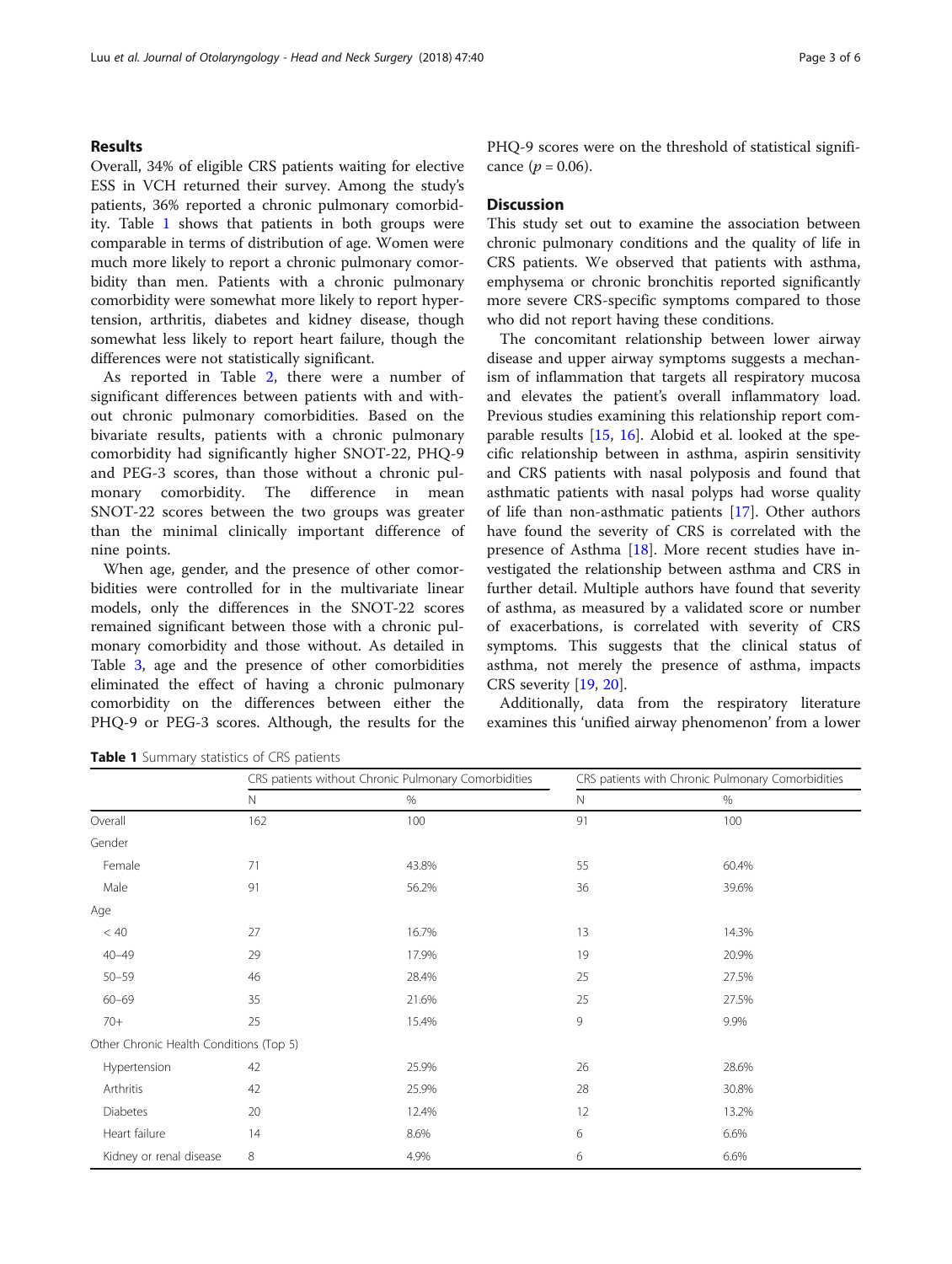<span id="page-3-0"></span>Table 2 Average scores of the SNOT-22, PHQ-9, and PEG-3, comparing patients with chronic pulmonary comorbidities to those without

|                         | Without Chronic<br>Pulmonary Comorbidities Comorbidities | With Chronic Pulmonary P-Value |         |
|-------------------------|----------------------------------------------------------|--------------------------------|---------|
| Instrument              | Mean (SD)                                                | Mean (SD)                      | T-Test  |
| SNOT-22                 | 37.7 (21.6)                                              | 48.6 (21.9)                    | < 0.001 |
| Depression<br>$(PHQ-9)$ | 4.3(4.7)                                                 | 6.2(6.0)                       | 0.010   |
| Pain (PEG-3) 2.5 (2.6)  |                                                          | 3.4(2.9)                       | 0.009   |

airway perspective, showing that patients with moderate to severe COPD also have higher SNOT 20 scores, compared with those with mild COPD [[21\]](#page-4-0). When assessing overall quality-of-life metrics, the literature suggests that both upper and lower airway symptoms substantially impact quality of life [\[22,](#page-5-0) [23\]](#page-5-0). The results reported in this study add to this knowledge, encompassing CRS patients with and without nasal polyposis and a larger class of lower airway diseases. What is still unclear is whether the association between the upper and lower airway disease is an additive or synergistic effect.

The results from this study also suggest a complex relationship between upper and lower respiratory disease and depression. While the results were not statistically significant, this study's use of a sensitive instrument for depression found that depression scores were higher among patients with a chronic pulmonary comorbidity. This finding is supported by other studies that examine

the relationship between chronic conditions and depression. It has been observed that the prevalence of depression is higher among patients with COPD and asthma [[24,](#page-5-0) [25](#page-5-0)]. Anxiety has also been shown to occur in higher prevalence in CRS patients and results in worse quality of life, as well as reduced improvement following ESS [\[26](#page-5-0)].

Since the rate of depression among people with CRS reportedly exceeds 30% [\[27\]](#page-5-0), the findings of this study are potentially relevant given that, in the VCH region, wait times for elective ESS can exceed 6 months. The results from this study should draw attention to potential gaps in mental health interventions for patients with CRS awaiting surgery. Targeted interventions could be used to improve the mental health of these patients. These opportunities are particularly salient for CRS patients with a chronic pulmonary comorbidity where this study showed a much higher symptom burden, but only modestly higher depression scores.

There are a number of limitations of this study. The presence of asthma, emphysema, or chronic bronchitis was patient-reported, and not clinically verified. We believe that this reflects the predominant way in which this data is obtained during a clinical encounter, and thus it is a reasonable surrogate marker. If the evidence is based on data that can be simply obtained on history, this information can be used for practical point of care management, such as increased symptom management, referral and surgical triage. Patients with Aspirin

Table 3 Multivariate regression results of the SNOT-22, PEG-3 and PHQ-9 scores among CRS patients waiting for ESS, evaluating the impact of at least one chronic pulmonary comorbidity

| Model Effect            | SNOT-22 Score                 |           |           | PEG-3    |           |            | PHQ-9    |           |         |
|-------------------------|-------------------------------|-----------|-----------|----------|-----------|------------|----------|-----------|---------|
|                         | Estimate                      | <b>SE</b> | $P-Value$ | Estimate | <b>SE</b> | $P$ -Value | Estimate | <b>SE</b> | P-Value |
| Intercept               | 18.3                          | 4.5       | < 0.001   | 0.53     | 0.15      | < 0.001    | 1.03     | 0.17      | < 0.001 |
| Gender                  |                               |           |           |          |           |            |          |           |         |
| Female                  | 4.7                           | 2.6       | 0.070     | 0.16     | 0.09      | 0.056      | $-0.07$  | 0.10      | 0.472   |
| Male (Ref.)             |                               |           |           |          |           |            |          |           |         |
| Age                     |                               |           |           |          |           |            |          |           |         |
| < 40                    | 13.9                          | 5.0       | 0.005     | 0.49     | 0.17      | 0.003      | 0.46     | 0.19      | 0.015   |
| $40 - 49$               | 19.9                          | 4.7       | < 0.001   | 0.47     | 0.16      | 0.003      | 0.52     | 0.18      | 0.003   |
| $50 - 59$               | 13.5                          | 4.4       | 0.002     | 0.48     | 0.15      | 0.001      | 0.39     | 0.17      | 0.020   |
| $60 - 69$               | 12.9                          | 4.4       | 0.003     | 0.21     | 0.15      | 0.150      | 0.16     | 0.17      | 0.358   |
| 70+ (Ref.)              |                               |           |           |          |           |            |          |           |         |
|                         | Chronic Pulmonary Comorbidity |           |           |          |           |            |          |           |         |
| Yes                     | 8.1                           | 2.7       | 0.002     | 0.14     | 0.09      | 0.127      | 0.20     | 0.11      | 0.065   |
| No (ref.)               |                               |           |           |          |           |            |          |           |         |
| Other Comorbidity Count |                               |           |           |          |           |            |          |           |         |
| $O$ (Ref.)              |                               |           |           |          |           |            |          |           |         |
|                         | 2.0                           | 3.3       | 0.547     | 0.29     | 0.11      | 0.007      | 0.32     | 0.13      | 0.013   |
| 2 or more               | 13.6                          | 3.2       | < 0.001   | 0.64     | 0.11      | < 0.001    | 0.76     | 0.12      | < 0.001 |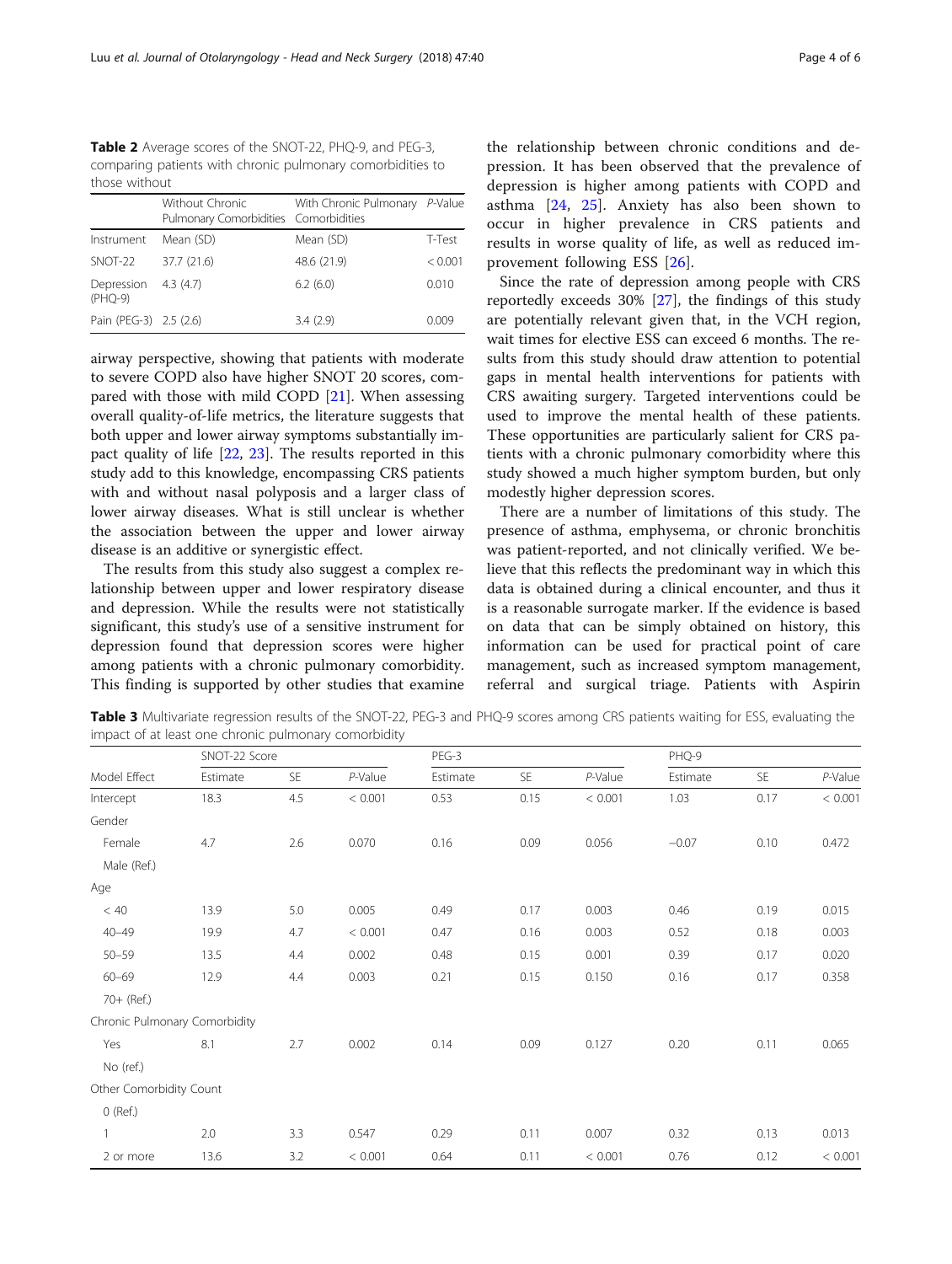<span id="page-4-0"></span>Exacerbated Respiratory Disease (AERD) were not excluded from the chronic comorbidity group. There is evidence that this unique group of patients has worse CRS related symptomatology and their inclusion may increase the differences observed between our two groups. Finally, it is possible that the findings' generalizability was undermined by the response rate among potential study participants; and although we did not detect noticeable differences between respondents and non-respondents, it was possible that there were some unmeasured sources of bias attributable to response rate.

The respiratory diseases were pooled, precluding sub-group analysis. Future research could provide insight into whether, individually, these conditions were associated with differential CRS symptom burden. In addition, the next study could add disease severity measures, such as pulmonary function tests, to isolate sources of variability among sub-groups' levels of self-reported health.

## Conclusion

This study found that among CRS patients waiting for ESS, chronic pulmonary comorbidities are strongly associated with significantly higher symptom burden. Patients with asthma, emphysema, or chronic bronchitis reported significantly higher SNOT-22 scores than compared to those who did not report having these conditions. The difference in SNOT-22 scores was over nine, indicative of clinical significance.

#### Abbreviations

COPD: Chronic obstructive pulmonary disease; CRS: Chronic rhinosinusitis; ESS: Endoscopic sinus surgery; PEG-3: Pain outcome test; PHQ-9: Patient Health Questionnaire-9; SNOT-22: Sino-Nasal Outcome Test-22

#### Funding

This study was partially funded by the Canadian Institutes for Health Research (CIHR) and in-kind contributions from Vancouver Coastal Health authority (VCH). Sutherland is a Scholar of the Michael Smith Foundation for Health Research (MSFHR). CIHR, MSFHR and VCH had no role in developing the methods, analyzing the data, or interpreting the results.

#### Availability of data and materials

Data will be made available upon request.

#### Authors' contributions

Dr. KL drafted the project concept and proposal and the majority of the manuscript. Drs. TC and JS contributed to project concept, data analysis and manuscript drafting. Dr. GL performed the majority of the data analysis. Dr. AJ oversaw the project conception, data analysis, and write up. All authors read and approved the final manuscript.

#### Ethics approval and consent to participate

This study was approved by the University of British Columbia's Behavioural Research Ethics Board. All participants provided written consent.

#### Competing interests

The authors declare that they have no competing interests.

#### Publisher's Note

Springer Nature remains neutral with regard to jurisdictional claims in published maps and institutional affiliations.

#### Author details

<sup>1</sup> Division of Otolaryngology - Head & Neck Surgery, University of British Columbia, Gordon and Leslie Diamond Health Care Centre, DHCC, Vancouver General Hospital, 4th. Floor Rm. 4299B 2775 Laurel Street, Vancouver, BC V5Z 1M9, Canada. <sup>2</sup>UBC Centre for Health Services and Policy Research, Vancouver Campus, 201-2206 East Mall, Vancouver, BC V6T 1Z3, Canada. <sup>3</sup>University of Calgary, 2500 University Dr. NW, Calgary, AB T2N 1N4, Canada

#### Received: 10 January 2018 Accepted: 21 May 2018 Published online: 29 May 2018

#### References

- 1. Habib ARR, Javer AR, Buxton JA. A population-based study investigating chronic rhinosinusitis and the incidence of asthma. Laryngoscope. 2015:17–20. [https://doi.org/10.1002/lary.25831.](https://doi.org/10.1002/lary.25831)
- 2. Macdonald M, McNally D, Massoud E. The health and resource utilization of Canadians with chronic rhinosinusitis. Laryngoscope. 2009;119:184–9.
- 3. Chen Y, Dales R, Lin M. The epidemiology of chronic rhinosinusitis in Canadians. Laryngoscope. 2003;113(7):1199–205.
- 4. Gliklich R, Metson R. The health impact of chronic sinusitis in patients seeking otolaryngologic care. Otolaryngol Head Neck Surg. 1995;113(1):104–9.
- 5. Chung S, Chen P, Lin H, Al E. Comorbidity profile of chronic rhinosinusitis: a population-based study. Laryngoscope. 2014;124:1536–41.
- 6. Feng C, Miller M, Simon R. The united allergic airway: connections between allergic rhinitis, asthma, and chronic sinusitis. Am J Rhinol Allergy. 2012;26(3):187–90.
- 7. Lin D, Chandra R, Bruce K, Al E. Association between severity of asthma and degree of chronic rhinosinusitis. Am J Rhinol Allergy. 2011;25(4):205–8.
- 8. Hopkins C, Gillett S, Slack R, Lund VJ, Browne JP. Psychometric validity of the 22-item Sinonasal outcome test. Clin Otolaryngol. 2009;34:447–54. <https://doi.org/10.1111/j.1749-4486.2009.01995.x.>
- 9. Rudmik L, Soler ZM, Mace JC, Deconde AS, Schlosser RJ, Smith TL. Using preoperative SNOT-22 score to inform patient decision for endoscopic sinus surgery. Laryngoscope. 2015;125(7):1517–22. [https://doi.org/10.1002/lary.25108.](https://doi.org/10.1002/lary.25108)
- 10. Martin A, Rief W, Klaiberg A, Al E. Validity of the brief patient health questionnaire mood scale (PHQ-9) in the general population. Gen Hosp Psychiatry. 2006;28:171–7.
- 11. Kroenke K, Spitzer RL, Williams JB. The PHQ-9: validity of a brief depression severity measure. J Gen Intern Med. 2001;16(9):606–13. [http://www.](http://www.pubmedcentral.nih.gov/articlerender.fcgi?artid=1495268&tool=pmcentrez&rendertype=abstract) [pubmedcentral.nih.gov/articlerender.fcgi?artid=1495268&tool=](http://www.pubmedcentral.nih.gov/articlerender.fcgi?artid=1495268&tool=pmcentrez&rendertype=abstract) [pmcentrez&rendertype=abstract.](http://www.pubmedcentral.nih.gov/articlerender.fcgi?artid=1495268&tool=pmcentrez&rendertype=abstract) Accessed 12 Feb 2013
- 12. Krebs E, Lorenz K, Bair M, et al. Development and initial validation of the PEG, a three-item scale assessing pain intensity and interference. J Gen Intern Med. 2009;24(6):733–8. [https://doi.org/10.1007/s11606-009-0981-1.](https://doi.org/10.1007/s11606-009-0981-1)
- 13. Miller K, Combs S, van Puymbroeck M, et al. Fatigue and pain: relationships with physical performance and patient beliefs after stroke. Top Stroke Rehabil. 2013;20(4):347–55. [https://doi.org/10.1310/tsr2004-347.](https://doi.org/10.1310/tsr2004-347)
- 14. Ragab S, Scadding G, Lund V. Treatment of chronic rhinosinusitis and its effect on asthma. Eur Respir J. 2006;28:68–74.
- 15. Dunlop G, Scadding G, Lund V. The effect of endoscopic sinus surgery on asthma: management of patients with chronic rhinosinusitis, nasal polyposis, and asthma. Am J Rhinol Allergy. 1999;14(4):261–5.
- 16. Alobid I, Benitez P, Bernal-Sprekelsen M, et al. The impact of asthma and aspirin sensitivity on quality of life of patients with nasal polyposis. Qual Life Res. 2005;14:789–93.
- 17. Banoub RG, et al. Relationship between chronic rhinosinusitis exacerbation frequency and asthma control. Laryngoscope. 2017;128:1033–8.
- 18. Campbell AP, et al. Association between asthma and chronic rhinosinusitis severity in the context of asthma control. Otolaryngol Head Neck Surg. 2018;158(2):386–90.
- 19. Hurst J, Wilinson T, Donaldson G, Wedzicha J. Upper airway symptoms and quality of life in chronic obstructive pulmonary disease (COPD). Respir Med. 2004;98(8):767–70.
- 20. Guatt GH, Berman LB, Townsend M, et al. A measure of quality of life for clinical trials in chronic lung disease. Thorax. 1987;42:773–8.
- 21. Birch DS, Saleh HA, Wodehouse T, et al. Assessing the quality of life for patients with chronic rhinosinusitis using the "rhinosinusitis disability index". Rhinology. 2001;39(4):191–6.